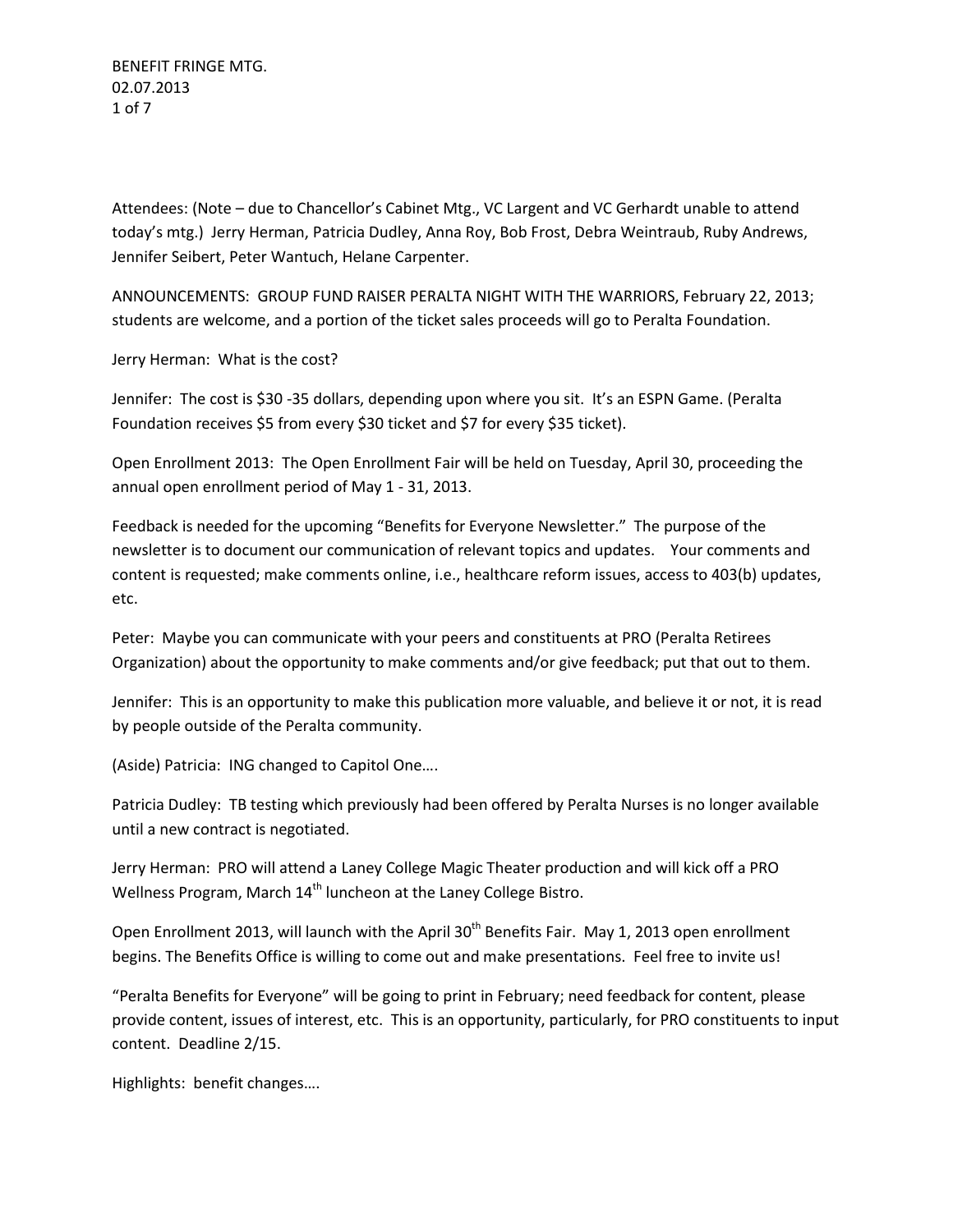BENEFIT FRINGE MTG. 02.07.2013 2 of 7 "Benefits for Everyone" contains specified information for retirees usually in pages 20 – 24.

Fiscal Cliff: As the New Year dawned, what impact on Peralta? After the initial increase to \$240 effective January 1, 2013, the monthly maximum contribution to pre-tax commuter plan increased again to \$245/month.

MEDICARE DRIVE: Working on a specific email network for Peralta Retirees to enhance communication; outreach will include telephone calls, and correspondence. Our numbers of non-coordinated, Medicare eligible retirees has drastically reduced. On February 5<sup>th</sup> we hosted Social Security/Medicare, Kaiser Sr. Advantage, and Sutter Health all in this room with about 25 retirees who attended our workshop. The workshop offered the opportunity for attendees to "catch up" with information highlights relative to retirement and Medicare enrollment. Several signed up on site with either Kaiser Senior Advantage or Medicare. Retirees who attended the workshop had retired within the past 5 years. There were a number of surviving spouse and/or caretakers in attendance as well.

We publish most frequently asked questions regarding Medicare enrollment in the "Benefits for Everyone Newsletter." We re-direct back to Social Security and Medicare for expanded information, and this is essentially why they have a presence at our workshops. They own the body of information and answer any and all questions that people may have on Medicare relative to their individual scenario.

Peter: Patricia is asking probably the most common question we get as consultants: "As an active employee, do I have to sign up for Medicare if I'm still working? The answer is that as long as a person is an active employee and if they defer their enrollment in A and B and it is coordinated up until actual retirement, they will not be penalized. There is no penalty if you are active.

JOINT POWERS AUTHORITY RECOMMENDATION: We explored, we learned, and we concluded, based on our previous meetings and discussions that, the JPA issue be tabled. Note: It was "moved," not "motioned" that the JPA consideration be tabled until the first meeting of this committee in January, 2014 with the understanding that our consultant will have an analysis and perhaps a recommendation for us at that time.

Peter Wantuch: Updates with the Affordable Care Act - There are these "Exchanges" we talked about; California's Exchange is called "SHOP." That's an important buzz word you need to recognize. So, what's happening now is that we clearly understand the government subsidies based on income. The unions have stepped in this situation and said we want the federal government to allow us as unions to allow our lower paid people to opt out of a union contract, while still under the umbrella of the union, to secure the health plan that fits under the Exchange. The Federal government is saying we didn't create that, and the unions are saying yes you did, it's in the law, and let us remind you, Mr. Obama, that if you push back on this, we're the ones who supported your re-election. And if you don't allow us to do this, which is set up in the law, then we will look negatively on supporting your legislation, and we will look negatively on future Democrats and the support we will give.

So, there is really a lot of "arm twisting" in this area that I said last time – watch what happens with regards to allowing people out of the benefit plans to secure benefits under the exchanges, and at the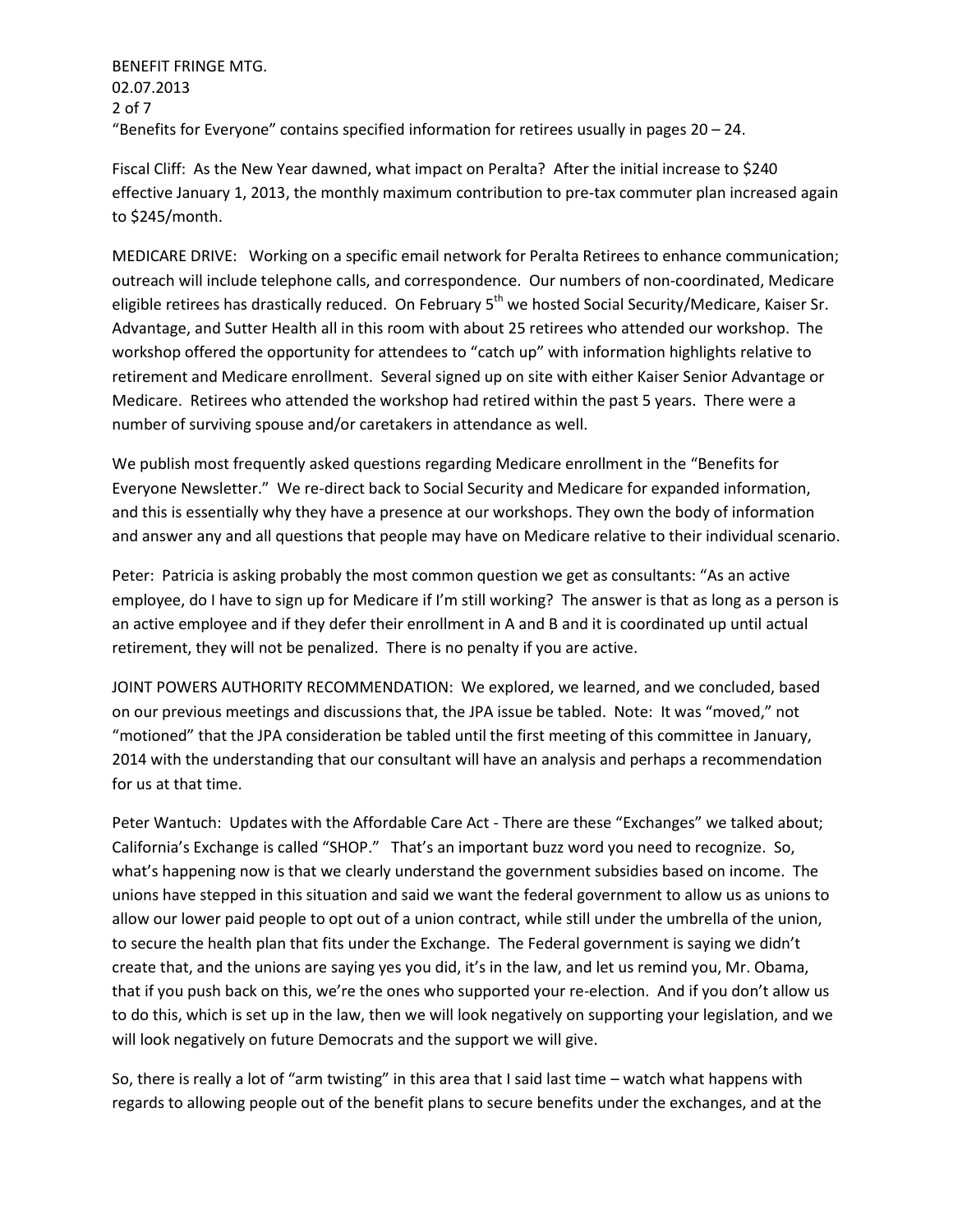BENEFIT FRINGE MTG. 02.07.2013 3 of 7

same time also void the \$2,000 penalty. So this is a very interesting development because if an employer doesn't cover someone, the employer will be "dinged" \$2,000 a year. But what the unions are saying is that they want an exemption from that, allow our people to come in, allow our people to get the government subsidy based on their income. It's a really interesting development to see what happens.

Debra: Do you know which unions these are?

Peter: They were the larger unions: Teamsters, AFL-CIO, they're all going to jump on this one after another.

Jerry: This is called "PAU" -- politics as usual.

Peter: But this is exactly what we talked about last month – how people were going to view this, try to get their constituents not only in the exchanges for preferential rating, but now in these exchanges for preferential support. Like, it would be perfect for your adjuncts, people who may be working on a minimal financial basis to get access to these benefits.

## So stay tuned!

Jennifer: At our last meeting we didn't have the opportunity to discuss our wellness campaign, so I'll turn the podium back over to Peter, but as a footnote, our Tuesday event was co-sponsored by Sutter Health and there were over 60 flu shots administered compared to the 55 shots administered in August. About 20 or so attended the meeting, and in that meeting it was interesting that the ladies in the room said they liked the December "save the date," the men said they liked the letter they got two days ago prior to the Annual Medicare event.

SOCIAL SECURITY/MEDICARE: Presented about an hour-long discussion; spouses and caregivers were in attendance. We also offered an additional workshop entitled "Understanding Eldercare Issues." We want to thank Peter and PSW for providing lunch and refreshments. And at this point I will turn the podium back over to Peter for a continuation of our discussion on wellness.

The last time we looked at wellness was in 2010, this was the year of the weight loss competition. In that particular year, there was an employee from COA who won. Today we'll look at our claims data with both our HMO and self-funded plans.

Peter: When it comes to wellness, we're just going to talk about what has happened as far as outcomes and see what the District's specific claims are running. It comes to two types of wellness, in my mind. (1) Is the passive way, the education process whereby you are giving people information through written materials, or, (2) through promotion, i.e., having Kaiser come out and run a specific training or workshop. The same thing happens with CoreSource where they outreach offering facilitation with chronic illness conditions, i.e., smoking cessation, asthma, diabetes, heart, preventative care with wellness exams, etc. It's easier to facilitate lifestyle changes before someone has to go into the hospital. It's easier to help someone with diabetes, for example, in dispensing of insulin and diet changes before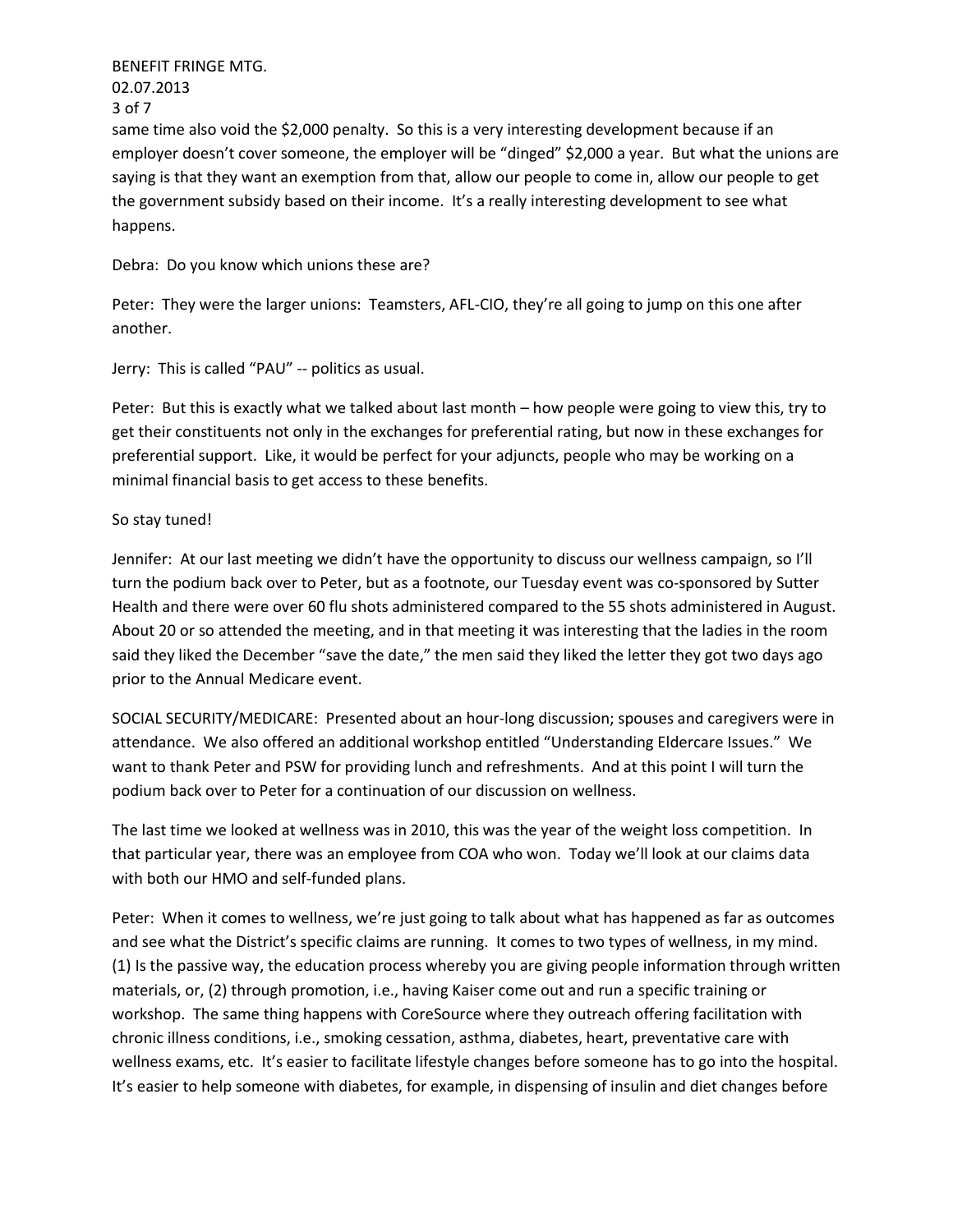BENEFIT FRINGE MTG. 02.07.2013 4 of 7 they necessarily have to go into a hospital setting. So again, there is specific outreach through websites promoting wellness.

Debra: What is the difference between preventive and wellness?

Peter: Preventive is a form of wellness; preventive care would be your examinations, but wellness would be behavior starting with diet changes, smoking cessation, exercise, etc.

Jennifer: Wellness could also be perceived with joining a health club; well women/well man. We use the terms interchangeably.

Peter: In my mind I see wellness as a part of preventive; wellness is more of a lifestyle change.

Medicare Drive: Benefits will continue outreach for Medicare coordination of eligible retirees. Numbers have drastically reduced. Kaiser Sr. Adv., Sutter, PSW, Soc. Sec. participated in Medicare Workshop on Feb. 5th with about 25 retirees. Retirees who attended were a "newer" group of people who have retired within the past five years.

## WELLNESS PRESENTATION:

Peter Wantuch: Patricia – good question. Regarding wellness, we'll look at two types:

- 1. Passive, and ,
- 2. Pro-active through education, promotion, active training.

Through provider outreach and training via Kaiser or CoreSource coordination and maintenance – diabetes, asthma, heart conditions – presented through online tool for maximum outreach and distribution.

Refer Medical Wellness Claims Data through CoreSource, November 1, 2010 through October 31, 2012 below:

| Population    | Description     | <b>Total Relevant</b> | Not Completed | Actual | All CoreSource |
|---------------|-----------------|-----------------------|---------------|--------|----------------|
| <b>Being</b>  |                 |                       |               |        | <b>Norm</b>    |
| Reviewed      |                 |                       |               |        |                |
|               |                 |                       |               |        |                |
| More than 50  | Patients        | 967                   | 719           | 74.4%  | 75.8%          |
| years old     | without any     |                       |               |        |                |
|               | Colorectal      |                       |               |        |                |
|               | Cancer          |                       |               |        |                |
|               | screening in    |                       |               |        |                |
|               | the analysis    |                       |               |        |                |
|               | period          |                       |               |        |                |
|               |                 |                       |               |        |                |
| Men more      | Men without     | 400                   | 262           | 65.5%  | 57.8%          |
| than 50 years | PSA test in the |                       |               |        |                |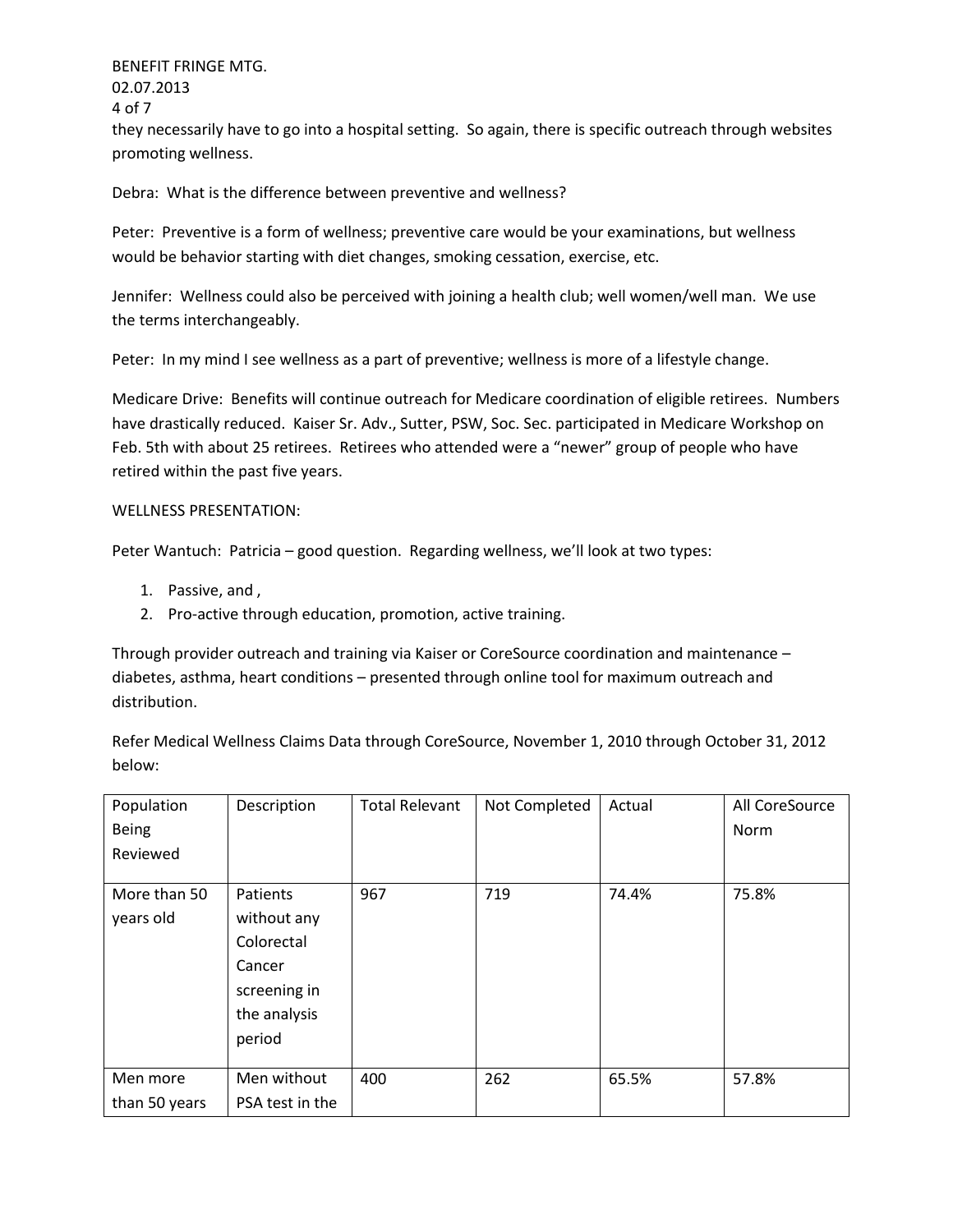BENEFIT FRINGE MTG. 02.07.2013 5 of 7

| <u>JUII</u>                        |                                                          |     |     |       |       |
|------------------------------------|----------------------------------------------------------|-----|-----|-------|-------|
| old                                | last 2 years                                             |     |     |       |       |
| Women more<br>than 49 years<br>old | Patients<br>without<br>Colorectal<br>Cancer<br>Screening | 537 | 396 | 73.7% | 73.9% |
|                                    |                                                          |     |     |       |       |

PSA testing for men, Colo-rectal screening, CoreSource norm is 75%. These should all be zero. Breast cancer screening, childhood obesity. (Refer to PPCD Medical Wellness Claims Data through CoreSource Nov. 1, 2010 thru Oct. 31, 2012 for complete statistical details) The purpose is to present this information for public knowledge and then moving forward create public awareness/guidance on utilizing the available tools at Kaiser Wellness website for both active employees and retirees. We want to create a health and wellness culture practice/life style consciousness. There are tools in place that facilitate outreach efforts and dissemination of information to both active and retiree populations.

These are all preventative measures that are covered and could lead to large claims.

Jennifer: This is only reflective of Peralta covered members.

Peter: Identifying high risk members; non-response outcomes; people don't want to get help. They perceive it as an invasion of privacy.

Both Kaiser and Core source reach out through physicians, sending educational materials, telephone calls with low response outcomes.

| ×<br>×                                             |  |
|----------------------------------------------------|--|
| ۰.<br>$\sim$<br>$\overline{\phantom{a}}$<br>$\sim$ |  |

| Phone calls to members                          | 654  |
|-------------------------------------------------|------|
| Average calls per enrolled members              | 16.8 |
| Educational materials sent (at members request) | -59  |

Kaiser and CoreSource both make available heath assessment tools online (screenings, etc.). Objective to make tools available to facilitate lifestyle changes to improve health outcomes. People don't want to know outcomes, nonetheless these tools are available.

Jerry: Perhaps people simply don't respond, if a telephone call, because calls are perceived as intrusive. People simply don't answer calls. Need to find a better way of reaching out to get more effective results.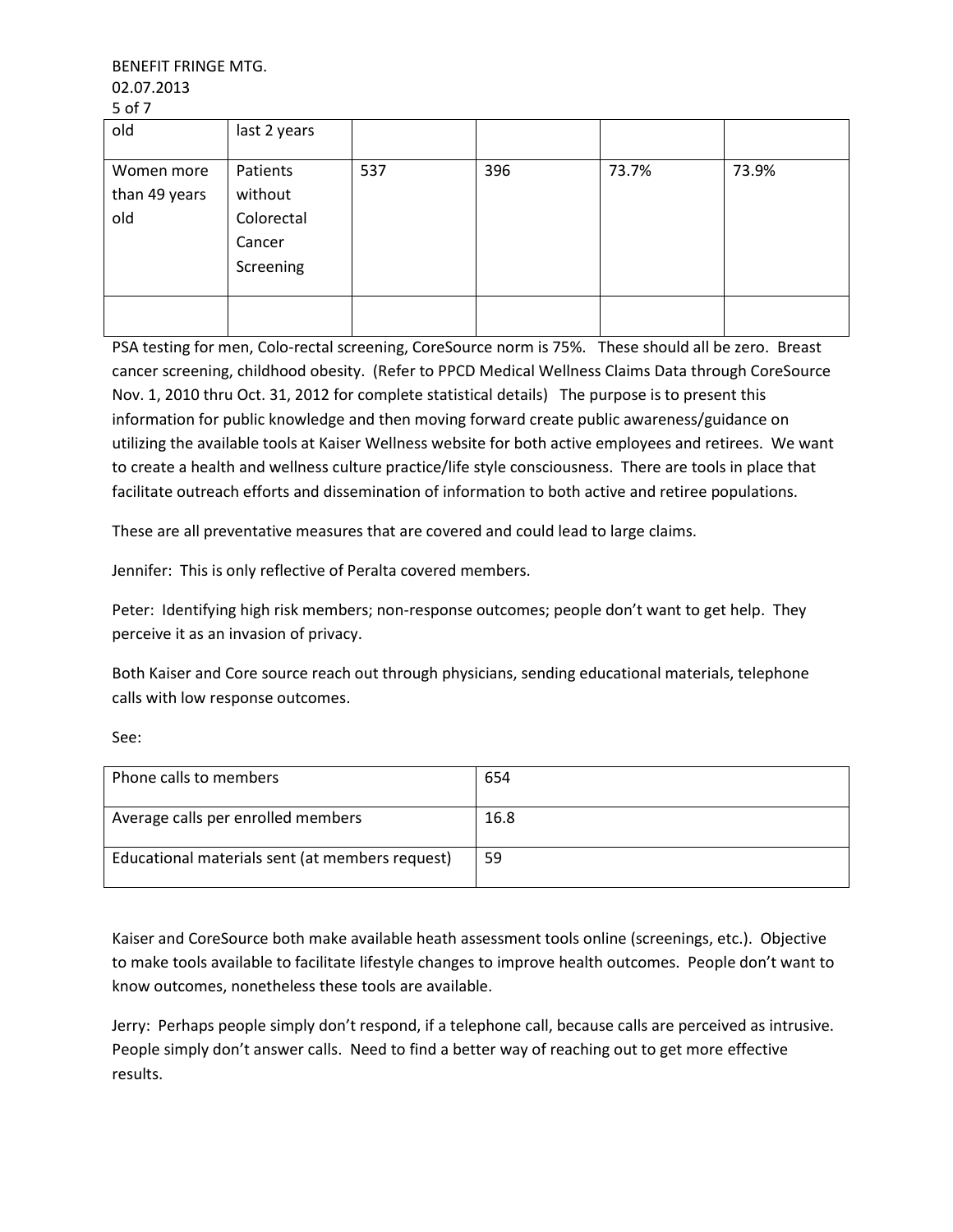BENEFIT FRINGE MTG. 02.07.2013 6 of 7 Jennifer: I'd like to offer the suggestion that we allocate time for a deeper discussion for this topic using a larger focus group.

Peter: I agree. But we are talking basic, fundamental information.

Peter: Trained medical professionals call; doctors and nurses. Yes, at least bring the dialog up.

Jennifer: Renew the relationship with primary care physicians, or not. This is the current focus of Kaiser and CoreSource based on the most prevalent chronic diseases.

Patricia: I've been in health education since 1974. We can talk about approach, I read about these issues; parameters constantly change. The information is constantly shifting.

Peter: We're focusing on these conditions, bringing the primary care givers into the conversation for outreach, motivating. We're simply talking about basic information; keeping it simple and fundamental.

Debra: There is so much information; if I have a physician whom I trust. How many people have a relationship with their Primary care Physician? I think the connection for Peralta people to raise conscientiousness about wellness is to communicate through the primary care physician relationship.

Jennifer: Part of it is through communication via primary care physician, but part of it is being motivated and pro-active by taking personal initiative.

We're going into Kaiser Data, Pg. 12. Preventive Lifestyle Risks:

Obesity: declining (as in doing worse) (Pg. 11) More people are obese, more people have higher cholesterol levels, diabetes, high blood pressure, and I guess we've improved a little for members who have stopped smoking. 70% of all disease can be self-controlled, i.e., smoking.

Peter: Bringing this information for public knowledge in conjunction with creating a culture of health both at work and home; a lifestyle and change in thinking. Online resources are available. How do we promote better eating habits? Do we bring in a nutritionist? Do we want to bring someone in to talk about smoking cessation? We've done well, but we can do even more. Give people the tools to reach out to their children. I read something recently that stated that smoking is on the rise for kids. Those are the things we want to talk about; making people aware and utilizing the wealth of available online resources. "Web MD," for example is a tool that people need to be aware of where they can get up to date information on any given medical condition. The information is written by medical professionals.

Ruby: Often the information presented at these websites is too overwhelming and difficult to navigate through making the effort too daunting and frustrating to manage.

Jerry: Online practice for over 75 year olds not the best approach resulting in low response rates. Make it more appealing for appropriate age group; simplify.

Peter: Focus on "wellness" subject matter that encourages engagement.